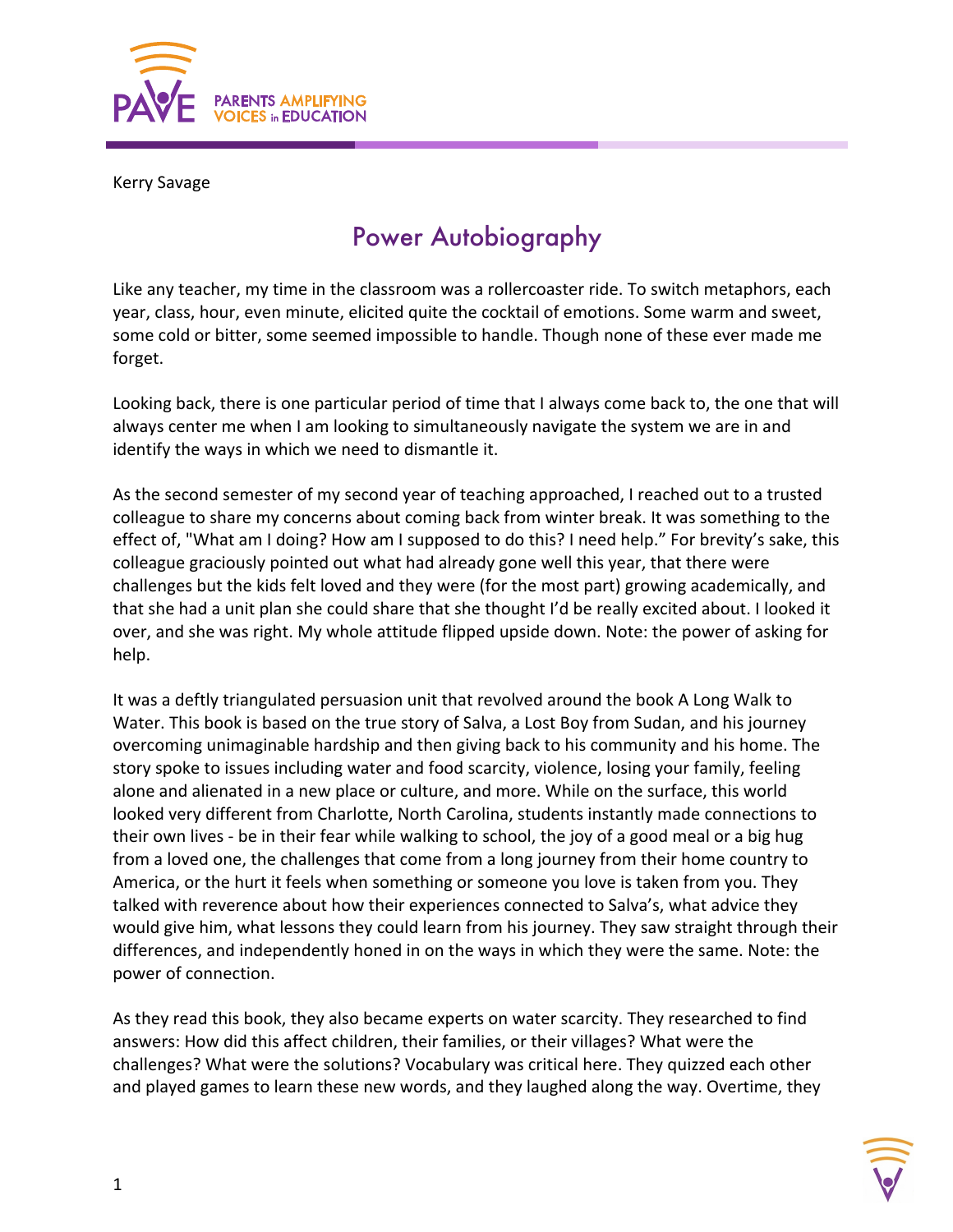

used elevated language like desertification, empowerment, displacement, contamination, and irrigation on a regular basis. They'd high five each other when they got the answer right, and they beamed after showing their completed fact sheets, covered in statistics they thought were the most important to share if they were going to persuade others to do something about the problem. Note: the power of joy.

Once they finished the book, they wrote letters to adults in the community asking them to donate to Charity Water, which helped bring clean water to communities without it.They each described the urgent need, what that meant for the children and families who were living in the water crisis, and made heartfelt, thoughtful cases for why giving any amount would make a difference.

Teachers, family members, coaches, and the like chipped in. We were only inching towards our goal: \$400, just about \$5 per student. Spoiler - we got there, but there is a \$5 within that collective pot that I must highlight.

A student, who I'll call Lucia, was missing school a lot. Her family needed to consistently relocate because they were fearful of ICE, and the moving around was time-consuming, and expensive. Some times, she noted, she was either just too tired to come to school, or felt like she had to help her mother out with her work at home - cooking, cleaning, or taking care of her younger siblings.

During the donation period, Lucia came up to me and handed me a five dollar bill. Because we needed to make all payments online through the organization's website, my students knew they should bring any cash donations to me and I would deposit it and note the name of the donor if applicable. I asked her who she wrote her letter to to give the credit. She said, with her head down, "This is my birthday money."

I waited for her to look at me so she could see my face to completely understand how aweinspired I was by her and tell her how proud I was of her decision. Together with the other teachers, we celebrated her selfless act, but what still sticks with me is that her initial reaction was that she was disappointed - upset she couldn't do more. Her heart was with Salva and his community, and she wanted to be a part of the solution. Eventually she took pride in her action, which inspired some students to do the same thing.

That is the power of love and compassion. Students who gave literally everything they had to help others. The pride they took in making a difference.

I will always remember that day.